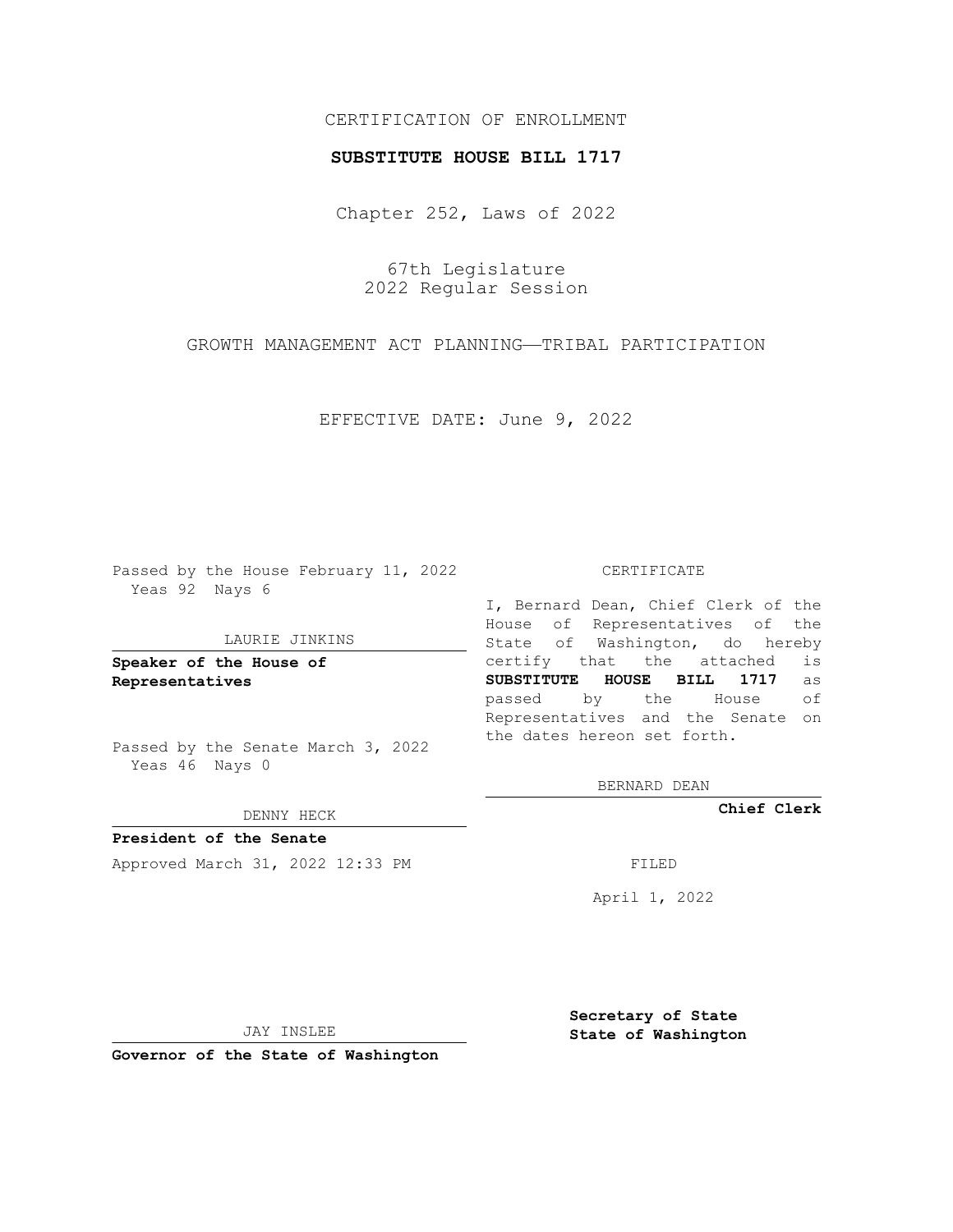## **SUBSTITUTE HOUSE BILL 1717**

Passed Legislature - 2022 Regular Session

# **State of Washington 67th Legislature 2022 Regular Session**

**By** House Local Government (originally sponsored by Representatives Pollet, Goehner, Fitzgibbon, Ryu, Leavitt, Berg, Taylor, Robertson, Bateman, Valdez, Duerr, Fey, Ramel, Shewmake, Simmons, Dolan, Macri, and Young)

READ FIRST TIME 01/18/22.

1 AN ACT Relating to tribal participation in planning under the 2 growth management act; and amending RCW 36.70A.040, 36.70A.085, 3 36.70A.106, 36.70A.110, 36.70A.190, and 36.70A.210.

4 BE IT ENACTED BY THE LEGISLATURE OF THE STATE OF WASHINGTON:

5 **Sec. 1.** RCW 36.70A.040 and 2014 c 147 s 1 are each amended to read as follows:6

 (1) Each county that has both a population of fifty thousand or more and, until May 16, 1995, has had its population increase by more than ten percent in the previous ten years or, on or after May 16, 1995, has had its population increase by more than seventeen percent in the previous ten years, and the cities located within such county, and any other county regardless of its population that has had its population increase by more than twenty percent in the previous ten years, and the cities located within such county, shall conform with 15 all of the requirements of this chapter. However, the county legislative authority of such a county with a population of less than fifty thousand population may adopt a resolution removing the county, 18 and the cities located within the county, from the requirements of adopting comprehensive land use plans and development regulations under this chapter if this resolution is adopted and filed with the department by December 31, 1990, for counties initially meeting this

p. 1 SHB 1717.SL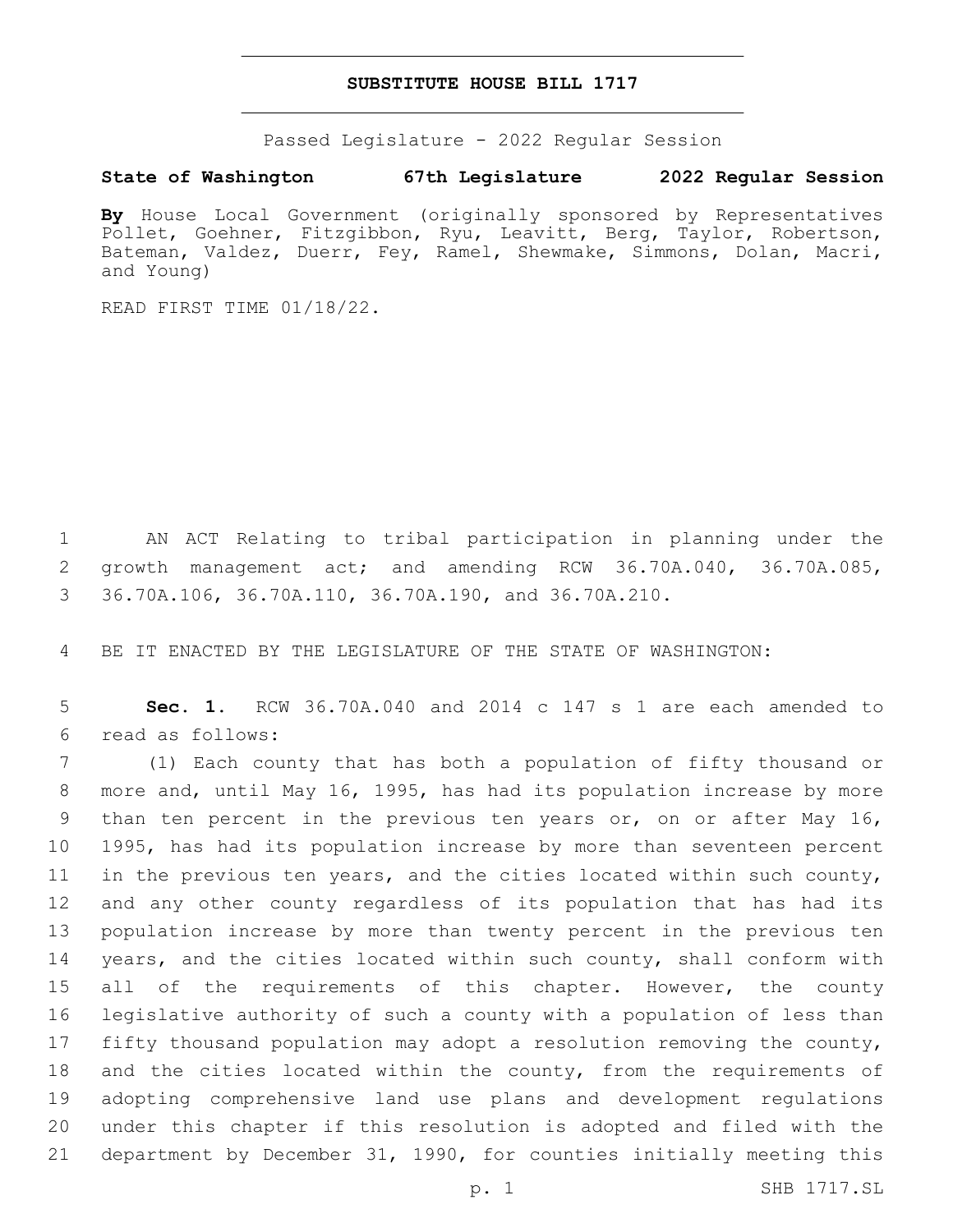set of criteria, or within sixty days of the date the office of financial management certifies that a county meets this set of criteria under subsection (5) of this section. For the purposes of this subsection, a county not currently planning under this chapter is not required to include in its population count those persons confined in a correctional facility under the jurisdiction of the department of corrections that is located in the county.

 Once a county meets either of these sets of criteria, the requirement to conform with all of the requirements of this chapter remains in effect, even if the county no longer meets one of these 11 sets of criteria.

 (2)(a) The county legislative authority of any county that does not meet either of the sets of criteria established under subsection (1) of this section may adopt a resolution indicating its intention to have subsection (1) of this section apply to the county. Each 16 city, located in a county that chooses to plan under this subsection, shall conform with all of the requirements of this chapter. Once such a resolution has been adopted, the county and the cities located within the county remain subject to all of the requirements of this chapter, unless the county subsequently adopts a withdrawal resolution for partial planning pursuant to (b)(i) of this 22 subsection.

 (b)(i) Until December 31, 2015, the legislative authority of a county may adopt a resolution removing the county and the cities located within the county from the requirements to plan under this 26 section if:

 (A) The county has a population, as estimated by the office of financial management, of twenty thousand or fewer inhabitants at any 29 time between April 1, 2010, and April 1, 2015;

 (B) The county has previously adopted a resolution indicating its intention to have subsection (1) of this section apply to the county;

 (C) At least sixty days prior to adopting a resolution for partial planning, the county provides written notification to the legislative body of each city within the county of its intent to 35 consider adopting the resolution; and

 (D) The legislative bodies of at least sixty percent of those cities having an aggregate population of at least seventy-five percent of the incorporated county population have not: Adopted resolutions opposing the action by the county; and provided written 40 notification of the resolutions to the county.

p. 2 SHB 1717.SL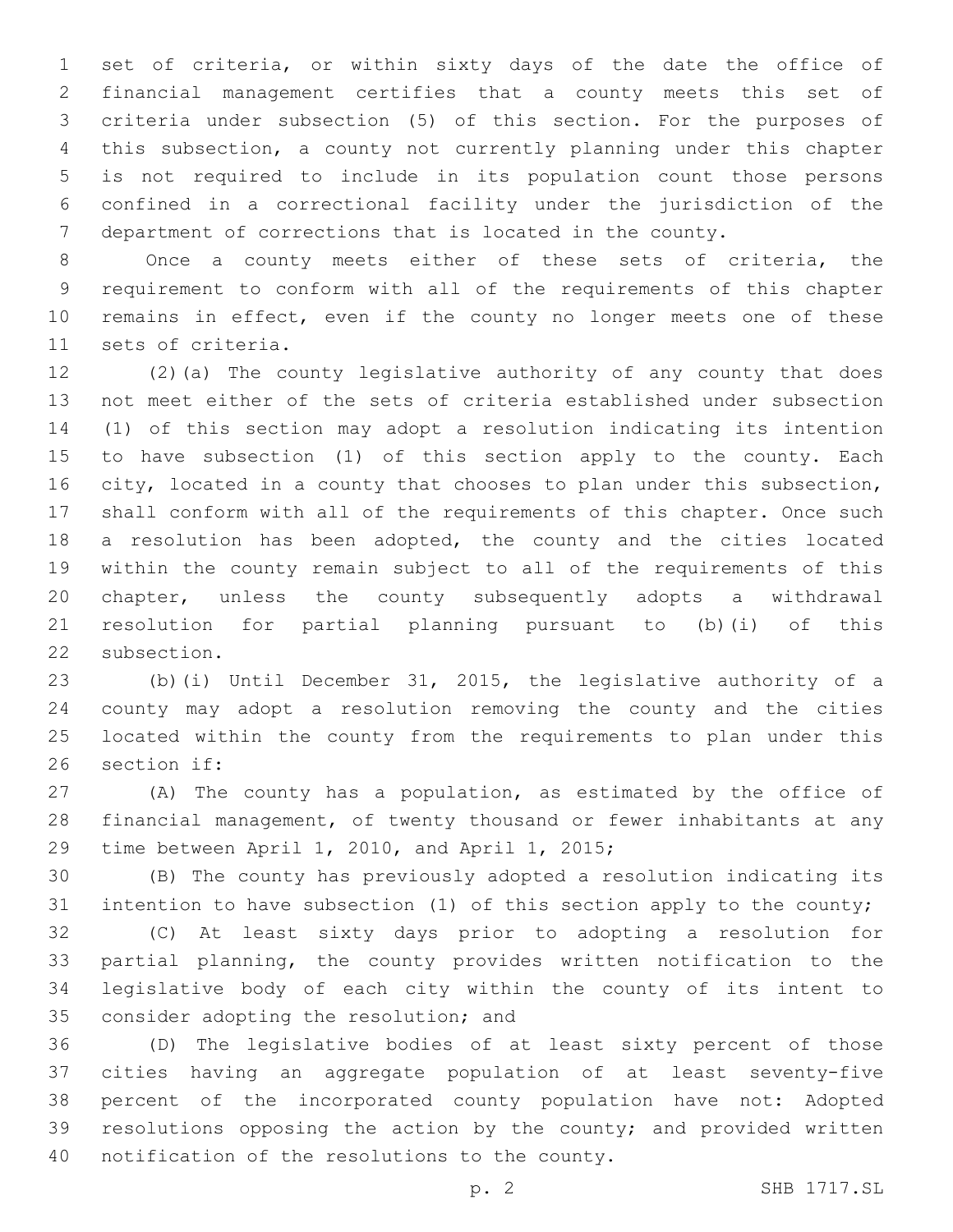(ii) Upon adoption of a resolution for partial planning under (b)(i) of this subsection:2

 (A) The county and the cities within the county are, except as provided otherwise, no longer obligated to plan under this section; 5 and

 (B) The county may not, for a minimum of ten years from the date of adoption of the resolution, adopt another resolution indicating its intention to have subsection (1) of this section apply to the 9 county.

 (c) The adoption of a resolution for partial planning under (b)(i) of this subsection does not nullify or otherwise modify the requirements for counties and cities established in RCW 36.70A.060, 36.70A.070(5) and associated development regulations, 36.70A.170, and 14 36.70A.172.

 (3) Any county or city that is initially required to conform with all of the requirements of this chapter under subsection (1) of this section shall take actions under this chapter as follows: (a) The county legislative authority shall adopt a countywide planning policy under RCW 36.70A.210; (b) the county and each city located within the county shall designate critical areas, agricultural lands, forestlands, and mineral resource lands, and adopt development regulations conserving these designated agricultural lands, forestlands, and mineral resource lands and protecting these designated critical areas, under RCW 36.70A.170 and 36.70A.060; (c) the county shall designate and take other actions related to urban 26 growth areas under RCW 36.70A.110; (( $\{\text{and}\}$ )) and (d) if the county has a population of fifty thousand or more, the county and each city located within the county shall adopt a comprehensive plan under this chapter and development regulations that are consistent with and implement the comprehensive plan on or before July 1, 1994, and if the county has a population of less than fifty thousand, the county and each city located within the county shall adopt a comprehensive plan under this chapter and development regulations that are consistent with and implement the comprehensive plan by January 1, 1995, but if the governor makes written findings that a county with a population of less than fifty thousand or a city located within such a county is not making reasonable progress toward adopting a comprehensive plan and development regulations the governor may reduce this deadline for such actions to be taken by no more than one hundred eighty days. Any county or city subject to this subsection

p. 3 SHB 1717.SL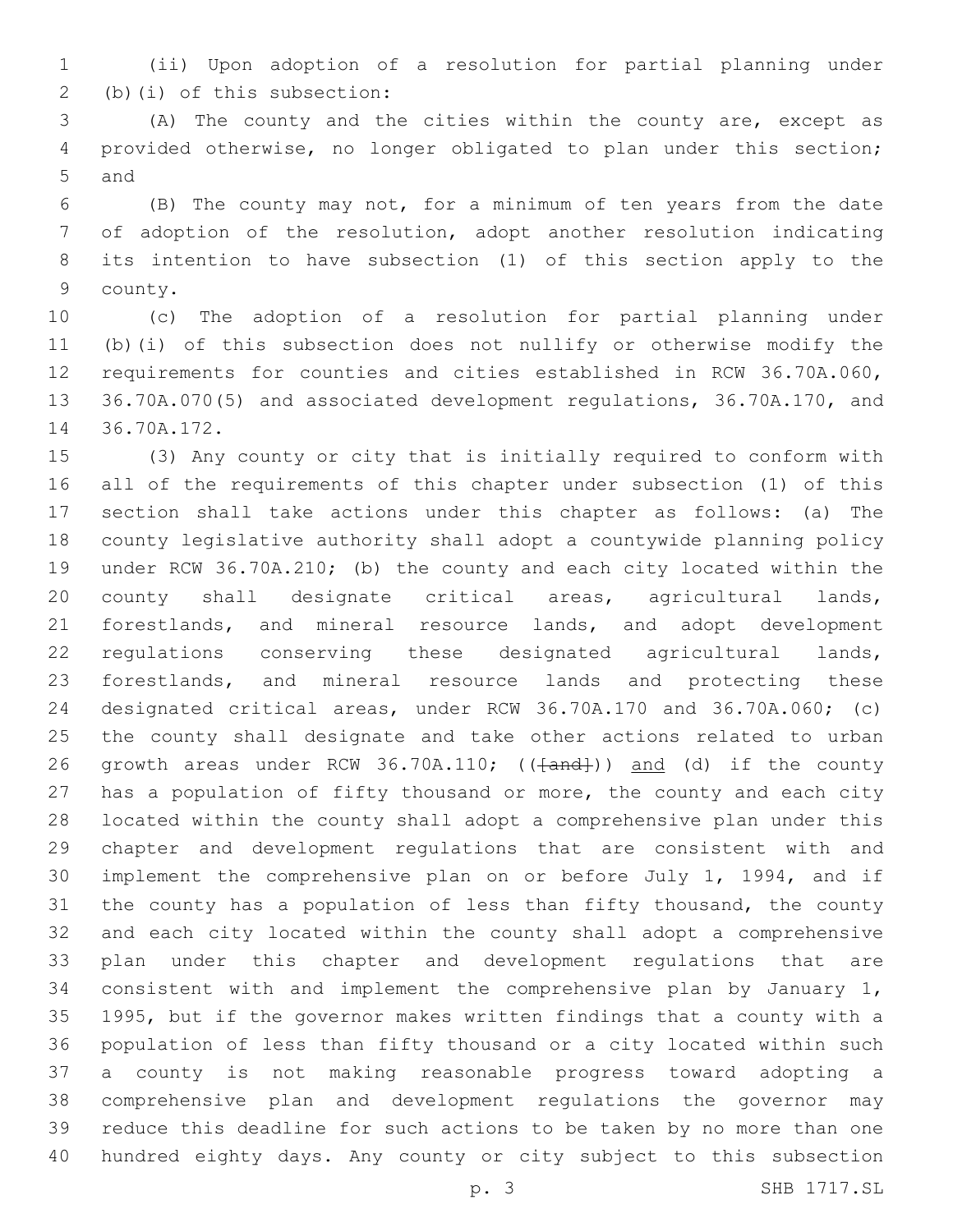may obtain an additional six months before it is required to have adopted its development regulations by submitting a letter notifying the department of its need prior to the deadline for adopting both a comprehensive plan and development regulations.4

 (4) Any county or city that is required to conform with all the requirements of this chapter, as a result of the county legislative authority adopting its resolution of intention under subsection (2) of this section, shall take actions under this chapter as follows: (a) The county legislative authority shall adopt a countywide planning policy under RCW 36.70A.210; (b) the county and each city that is located within the county shall adopt development regulations conserving agricultural lands, forestlands, and mineral resource lands it designated under RCW 36.70A.060 within one year of the date the county legislative authority adopts its resolution of intention; (c) the county shall designate and take other actions related to urban growth areas under RCW 36.70A.110; and (d) the county and each city that is located within the county shall adopt a comprehensive plan and development regulations that are consistent with and implement the comprehensive plan not later than four years from the date the county legislative authority adopts its resolution of intention, but a county or city may obtain an additional six months before it is required to have adopted its development regulations by submitting a letter notifying the department of its need prior to the deadline for adopting both a comprehensive plan and development 25 requlations.

 (5) If the office of financial management certifies that the population of a county that previously had not been required to plan under subsection (1) or (2) of this section has changed sufficiently to meet either of the sets of criteria specified under subsection (1) of this section, and where applicable, the county legislative authority has not adopted a resolution removing the county from these requirements as provided in subsection (1) of this section, the county and each city within such county shall take actions under this chapter as follows: (a) The county legislative authority shall adopt a countywide planning policy under RCW 36.70A.210; (b) the county and each city located within the county shall adopt development regulations under RCW 36.70A.060 conserving agricultural lands, forestlands, and mineral resource lands it designated within one year of the certification by the office of financial management; (c) the county shall designate and take other actions related to urban growth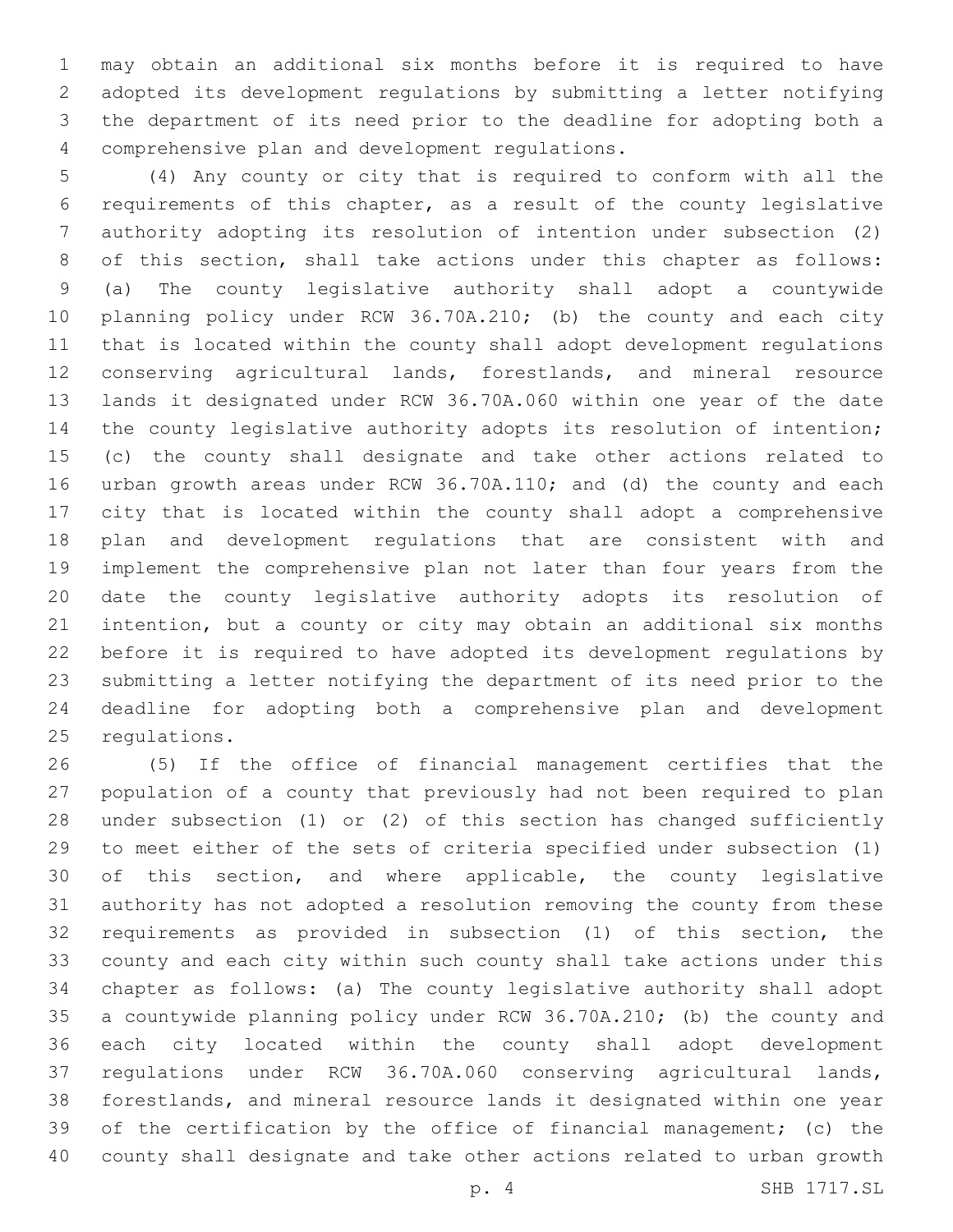areas under RCW 36.70A.110; and (d) the county and each city located within the county shall adopt a comprehensive land use plan and development regulations that are consistent with and implement the comprehensive plan within four years of the certification by the office of financial management, but a county or city may obtain an additional six months before it is required to have adopted its development regulations by submitting a letter notifying the department of its need prior to the deadline for adopting both a 9 comprehensive plan and development regulations.

 (6) A copy of each document that is required under this section shall be submitted to the department at the time of its adoption.

 (7) Cities and counties planning under this chapter must amend the transportation element of the comprehensive plan to be in compliance with this chapter and chapter 47.80 RCW no later than 15 December 31, 2000.

 (8) A federally recognized Indian tribe may voluntarily choose to participate in the county or regional planning process and coordinate with the county and cities that are either required to comply with 19 the provisions of this chapter pursuant to subsection (1) of this section or voluntarily choose to comply with the provisions of this chapter pursuant to subsection (2) of this section. Collaboration and participation is a nonexclusive exercise of coordination and 23 cooperation in the planning process and failure to exercise discretionary collaboration and participation shall not limit a party's standing for quasi-judicial or judicial review or appeal under this chapter.

 (a) Upon receipt of notice in the form of a tribal resolution from a federally recognized Indian tribe whose reservation or ceded lands lie within the county, which indicates the tribe has a planning process or intends to initiate a parallel planning process, the county, cities, and other local governments conducting the planning under this chapter shall enter into good faith negotiations to develop a mutually agreeable memorandum of agreement with such tribes in regard to collaboration and participation in the planning process. If a mutually agreeable memorandum of agreement cannot be reached between the local government and such tribes, the local government shall enter mediation with such tribes for a period not to exceed 30 days, which shall be arranged by the department using a suitable expert to be paid by the department. If a mutually agreeable memorandum of agreement is not reached at the conclusion of the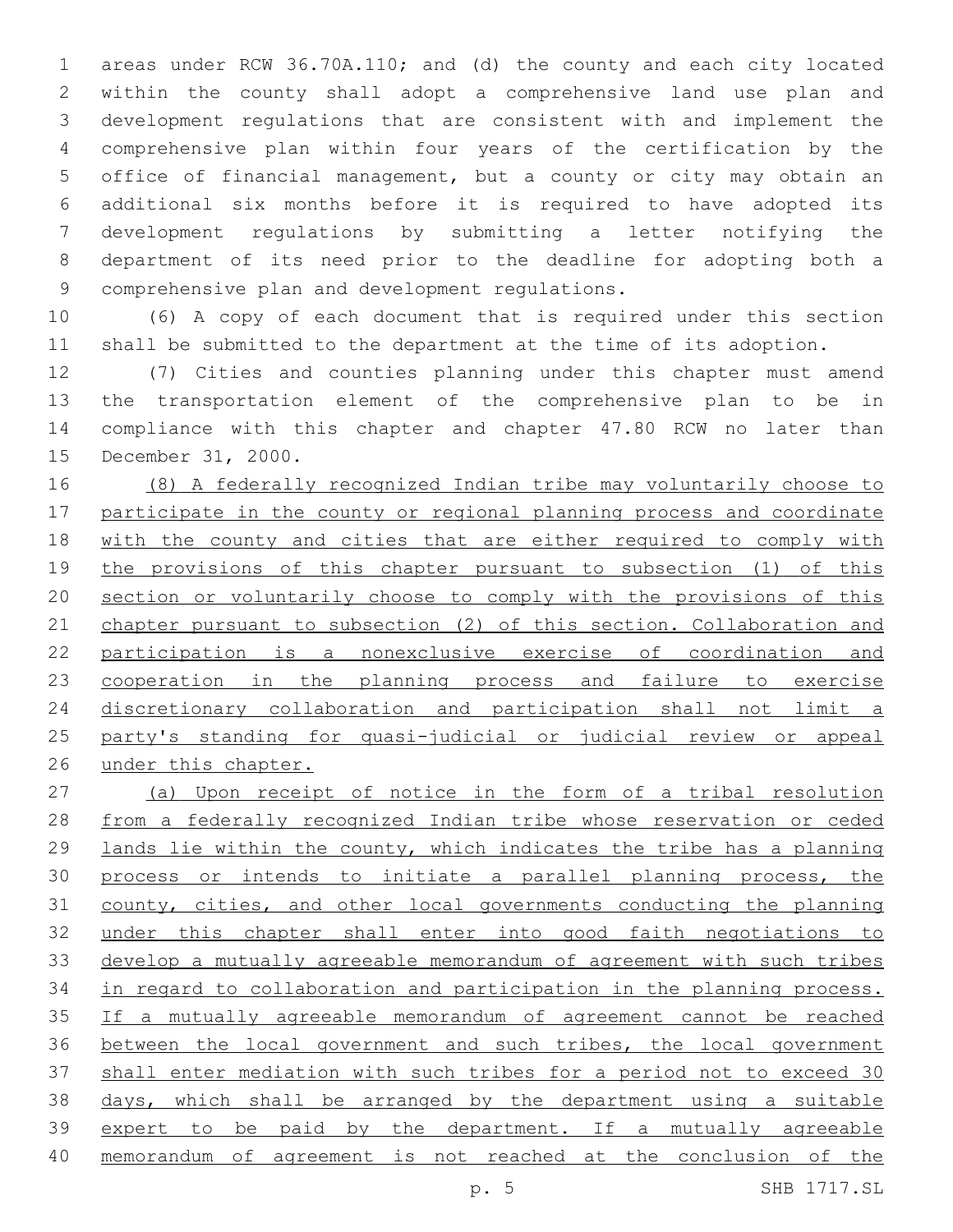mediation period, the period shall be extended for one additional period not to exceed 30 days, upon written notice to the department by one or more parties. If a mutually agreeable memorandum of agreement cannot be reached at the end of the mediation period or the extended mediation period, the parties shall have no further obligation to develop a memorandum of agreement. Inability to reach a mutually agreeable memorandum of agreement shall not preclude a tribe from providing notice as described in this subsection (8)(a) in 9 subsequent planning processes.

 (b) Nothing in this subsection, any other provision in this chapter, or a tribe's decision to become a participating tribe for 12 planning purposes, shall affect, alter, or limit in any way a tribe's 13 authority, jurisdiction, or any treaty or other rights it may have by virtue of its status as a sovereign Indian tribe.

 (c) Nothing in this subsection or any other provision in this 16 chapter shall affect, alter, or limit in any way a local government legislative body's authority to adopt and amend comprehensive land use plans and development regulations in accordance with this chapter.

 **Sec. 2.** RCW 36.70A.085 and 2009 c 514 s 2 are each amended to 21 read as follows:

 (1) Comprehensive plans of cities that have a marine container port with annual operating revenues in excess of sixty million dollars within their jurisdiction must include a container port 25 element.

 (2) Comprehensive plans of cities that include all or part of a port district with annual operating revenues in excess of twenty million dollars may include a marine industrial port element. Prior to adopting a marine industrial port element under this subsection (2), the commission of the applicable port district must adopt a 31 resolution in support of the proposed element.

 (3) Port elements adopted under subsections (1) and (2) of this 33 section must be developed collaboratively between the city ((and)) $<sub>L</sub>$ </sub> 34 the applicable port, and the applicable tribe, which shall comply with RCW 36.70A.040(8), and must establish policies and programs 36 that:

 (a) Define and protect the core areas of port and port-related 38 industrial uses within the city;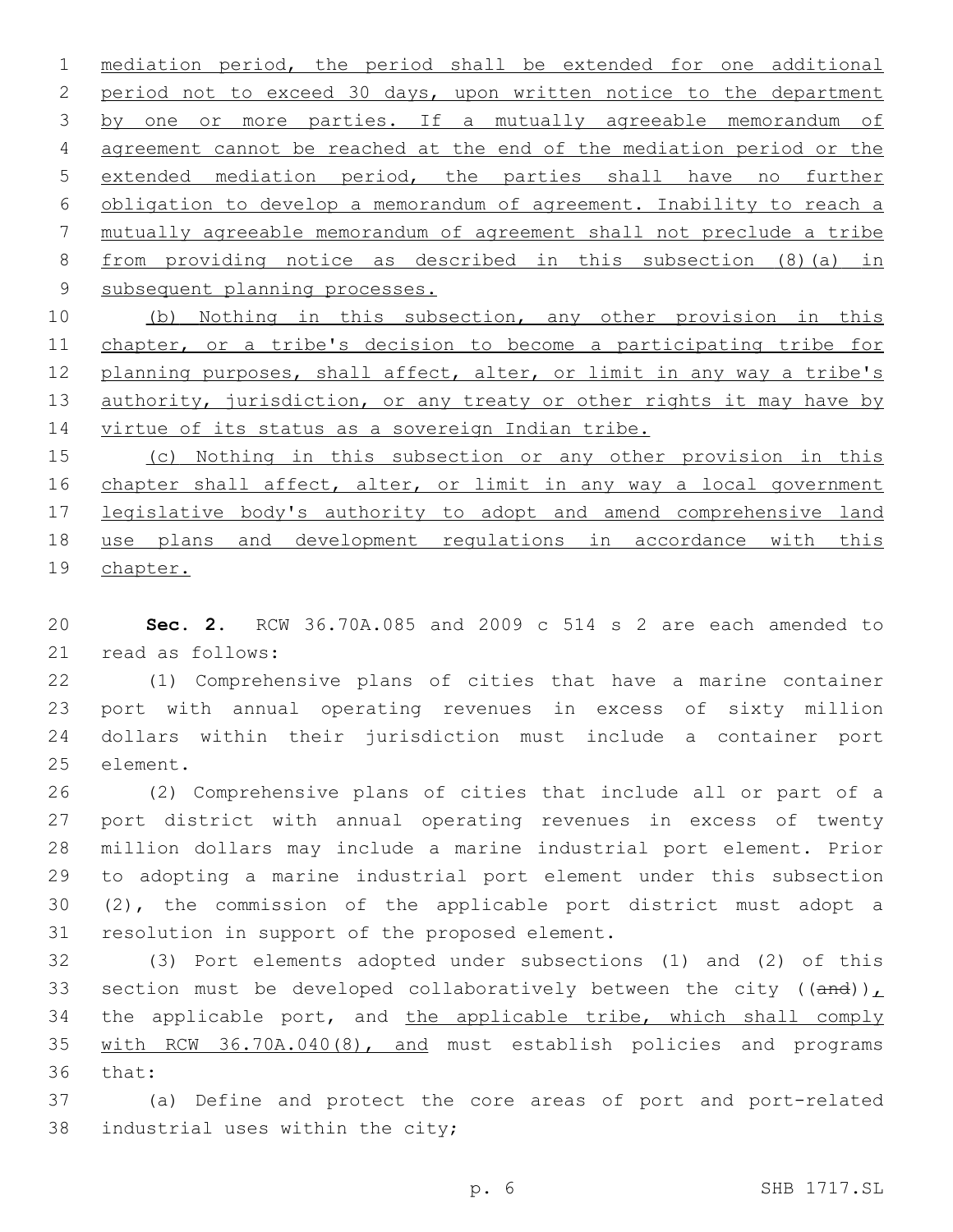(b) Provide reasonably efficient access to the core area through 2 freight corridors within the city limits; and

 (c) Identify and resolve key land use conflicts along the edge of the core area, and minimize and mitigate, to the extent practicable, 5 incompatible uses along the edge of the core area.

 (4) Port elements adopted under subsections (1) and (2) of this 7 section must be:

 (a) Completed and approved by the city according to the schedule 9 specified in RCW 36.70A.130; and

 (b) Consistent with the economic development, transportation, and land use elements of the city's comprehensive plan, and consistent 12 with the city's capital facilities plan.

 (5) In adopting port elements under subsections (1) and (2) of this section, cities and ports must: Ensure that there is consistency between the port elements and the port comprehensive scheme required under chapters 53.20 and 53.25 RCW; and retain sufficient planning flexibility to secure emerging economic opportunities.

 (6) In developing port elements under subsections (1) and (2) of this section, a city may utilize one or more of the following 20 approaches:

 (a) Creation of a port overlay district that protects container 22 port uses;

23 (b) Use of industrial land banks;

 (c) Use of buffers and transition zones between incompatible 25 uses;

26 (d) Use of joint transportation funding agreements;

 (e) Use of policies to encourage the retention of valuable 28 warehouse and storage facilities;

 (f) Use of limitations on the location or size, or both, of nonindustrial uses in the core area and surrounding areas; and

 (g) Use of other approaches by agreement between the city and the 32 port.

 (7) The department of community, trade, and economic development must provide matching grant funds to cities meeting the requirements of subsection (1) of this section to support development of the 36 required container port element.

 (8) Any planned improvements identified in port elements adopted under subsections (1) and (2) of this section must be transmitted by the city to the transportation commission for consideration of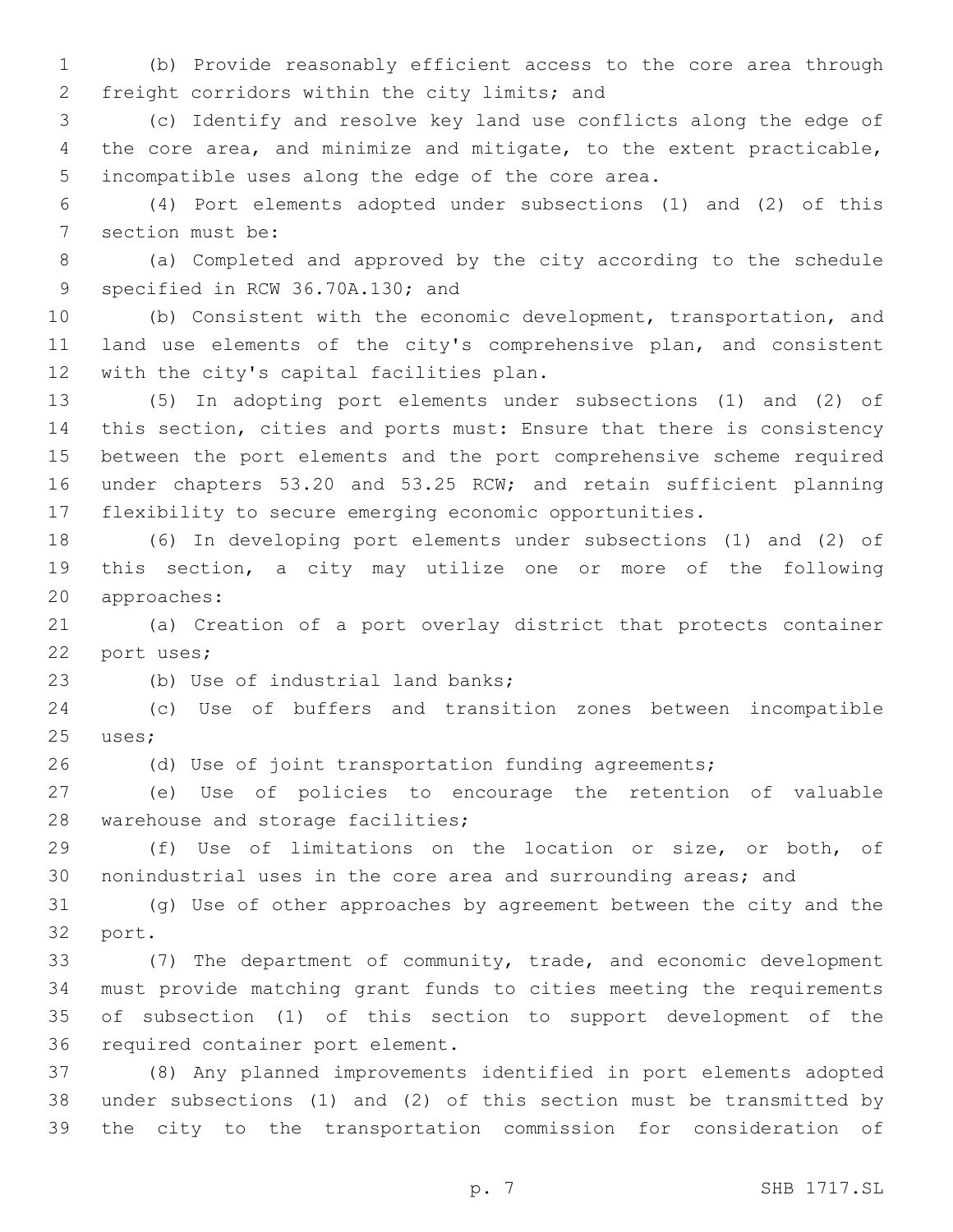inclusion in the statewide transportation plan required under RCW 47.01.071.2

 **Sec. 3.** RCW 36.70A.106 and 2004 c 197 s 1 are each amended to 4 read as follows:

 (1) Each county and city proposing adoption of a comprehensive plan or development regulations under this chapter shall notify the department of its intent to adopt such plan or regulations at least sixty days prior to final adoption. State agencies including the department may provide comments to the county or city on the proposed comprehensive plan, or proposed development regulations, during the 11 public review process prior to adoption.

 (2) Each county and city planning under this chapter shall transmit a complete and accurate copy of its comprehensive plan or development regulations to the department within ten days after final 15 adoption.

 (3)(a) Any amendments for permanent changes to a comprehensive plan or development regulation that are proposed by a county or city to its adopted plan or regulations shall be submitted to the department in the same manner as initial plans and development regulations under this section. Any amendments to a comprehensive plan or development regulations that are adopted by a county or city shall be transmitted to the department in the same manner as the 23 initial plans and regulations under this section.

 (b) Each county and city planning under this chapter may request expedited review for any amendments for permanent changes to a development regulation. Upon receiving a request for expedited 27 review, and after consultation with other state agencies, the department may grant expedited review if the department determines that expedited review does not compromise the state's ability to provide timely comments related to compliance with the goals and requirements of this chapter or on other matters of state interest. Cities and counties may adopt amendments for permanent changes to a development regulation immediately following the granting of the 34 request for expedited review by the department.

 (c) A federally recognized Indian tribe may request to receive from the department copies of notices received from cities or 37 counties under this section. Upon receipt of a submittal from a city or county under this section, the department shall forward the submittal to any tribe that has requested notification.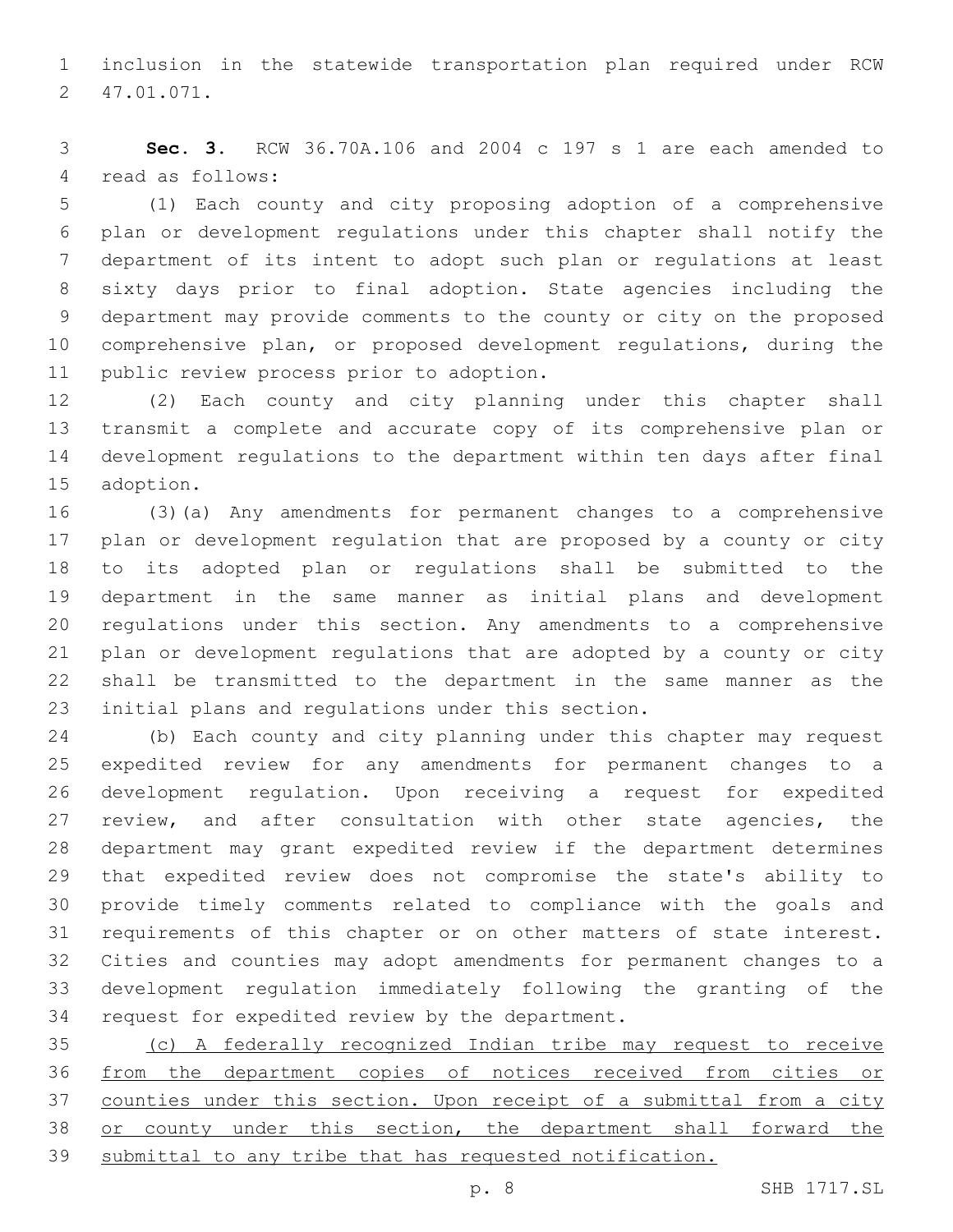**Sec. 4.** RCW 36.70A.110 and 2017 c 305 s 1 are each amended to 2 read as follows:

 (1) Each county that is required or chooses to plan under RCW 36.70A.040 shall designate an urban growth area or areas within which urban growth shall be encouraged and outside of which growth can occur only if it is not urban in nature. Each city that is located in such a county shall be included within an urban growth area. An urban growth area may include more than a single city. An urban growth area may include territory that is located outside of a city only if such territory already is characterized by urban growth whether or not the urban growth area includes a city, or is adjacent to territory already characterized by urban growth, or is a designated new fully 13 contained community as defined by RCW 36.70A.350. When a federally recognized Indian tribe whose reservation or ceded lands lie within 15 the county or city has voluntarily chosen to participate in the planning process pursuant to RCW 36.70A.040, the county or city and 17 the tribe shall coordinate their planning efforts for any areas planned for urban growth consistent with the terms outlined in the memorandum of agreement provided for in RCW 36.70A.040(8).

 (2) Based upon the growth management population projection made 21 for the county by the office of financial management, the county and each city within the county shall include areas and densities sufficient to permit the urban growth that is projected to occur in the county or city for the succeeding twenty-year period, except for those urban growth areas contained totally within a national historical reserve. As part of this planning process, each city within the county must include areas sufficient to accommodate the broad range of needs and uses that will accompany the projected urban growth including, as appropriate, medical, governmental, institutional, commercial, service, retail, and other nonresidential 31 uses.

 Each urban growth area shall permit urban densities and shall include greenbelt and open space areas. In the case of urban growth areas contained totally within a national historical reserve, the city may restrict densities, intensities, and forms of urban growth as determined to be necessary and appropriate to protect the physical, cultural, or historic integrity of the reserve. An urban growth area determination may include a reasonable land market supply factor and shall permit a range of urban densities and uses. In determining this market factor, cities and counties may consider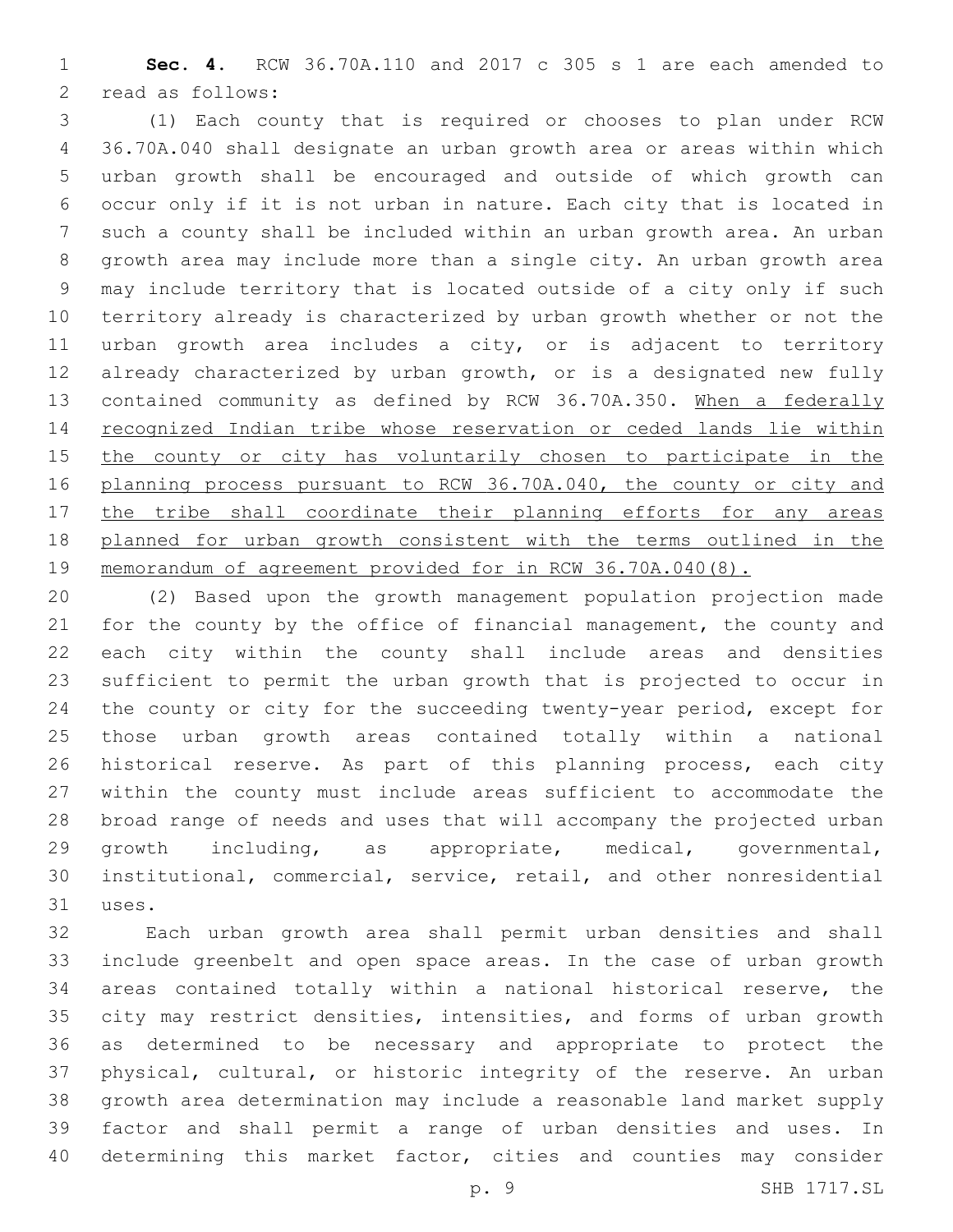local circumstances. Cities and counties have discretion in their comprehensive plans to make many choices about accommodating growth.

 Within one year of July 1, 1990, each county that as of June 1, 1991, was required or chose to plan under RCW 36.70A.040, shall begin consulting with each city located within its boundaries and each city shall propose the location of an urban growth area. Within sixty days of the date the county legislative authority of a county adopts its resolution of intention or of certification by the office of financial management, all other counties that are required or choose to plan under RCW 36.70A.040 shall begin this consultation with each city located within its boundaries. The county shall attempt to reach agreement with each city on the location of an urban growth area within which the city is located. If such an agreement is not reached with each city located within the urban growth area, the county shall justify in writing why it so designated the area an urban growth area. A city may object formally with the department over the designation of the urban growth area within which it is located. Where appropriate, the department shall attempt to resolve the conflicts, including the use of mediation services.

 (3) Urban growth should be located first in areas already characterized by urban growth that have adequate existing public facility and service capacities to serve such development, second in areas already characterized by urban growth that will be served adequately by a combination of both existing public facilities and services and any additional needed public facilities and services that are provided by either public or private sources, and third in the remaining portions of the urban growth areas. Urban growth may also be located in designated new fully contained communities as 29 defined by RCW 36.70A.350.

 (4) In general, cities are the units of local government most appropriate to provide urban governmental services. In general, it is not appropriate that urban governmental services be extended to or expanded in rural areas except in those limited circumstances shown to be necessary to protect basic public health and safety and the environment and when such services are financially supportable at rural densities and do not permit urban development.

 (5) On or before October 1, 1993, each county that was initially required to plan under RCW 36.70A.040(1) shall adopt development regulations designating interim urban growth areas under this chapter. Within three years and three months of the date the county

p. 10 SHB 1717.SL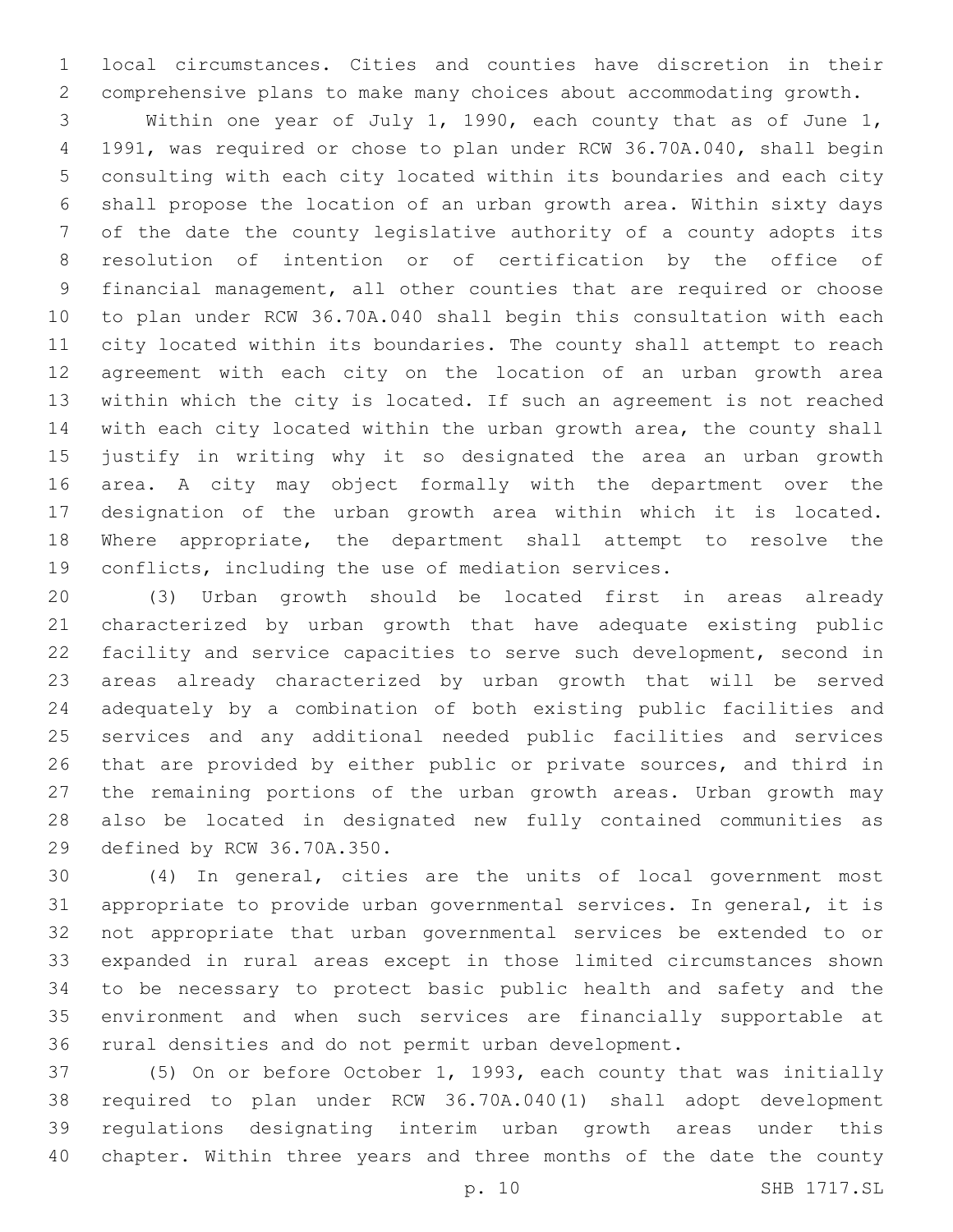legislative authority of a county adopts its resolution of intention or of certification by the office of financial management, all other counties that are required or choose to plan under RCW 36.70A.040 shall adopt development regulations designating interim urban growth areas under this chapter. Adoption of the interim urban growth areas may only occur after public notice; public hearing; and compliance with the state environmental policy act, chapter 43.21C RCW, and under this section. Such action may be appealed to the growth management hearings board under RCW 36.70A.280. Final urban growth areas shall be adopted at the time of comprehensive plan adoption 11 under this chapter.

 (6) Each county shall include designations of urban growth areas 13 in its comprehensive plan.

 (7) An urban growth area designated in accordance with this section may include within its boundaries urban service areas or potential annexation areas designated for specific cities or towns 17 within the county.

 (8)(a) Except as provided in (b) of this subsection, the expansion of an urban growth area is prohibited into the one hundred year floodplain of any river or river segment that: (i) Is located 21 west of the crest of the Cascade mountains; and (ii) has a mean annual flow of one thousand or more cubic feet per second as 23 determined by the department of ecology.

(b) Subsection (8)(a) of this section does not apply to:

 (i) Urban growth areas that are fully contained within a floodplain and lack adjacent buildable areas outside the floodplain;

 (ii) Urban growth areas where expansions are precluded outside 28 floodplains because:

 (A) Urban governmental services cannot be physically provided to 30 serve areas outside the floodplain; or

 (B) Expansions outside the floodplain would require a river or 32 estuary crossing to access the expansion; or

33 (iii) Urban growth area expansions where:

 (A) Public facilities already exist within the floodplain and the expansion of an existing public facility is only possible on the land to be included in the urban growth area and located within the 37 floodplain; or

 (B) Urban development already exists within a floodplain as of July 26, 2009, and is adjacent to, but outside of, the urban growth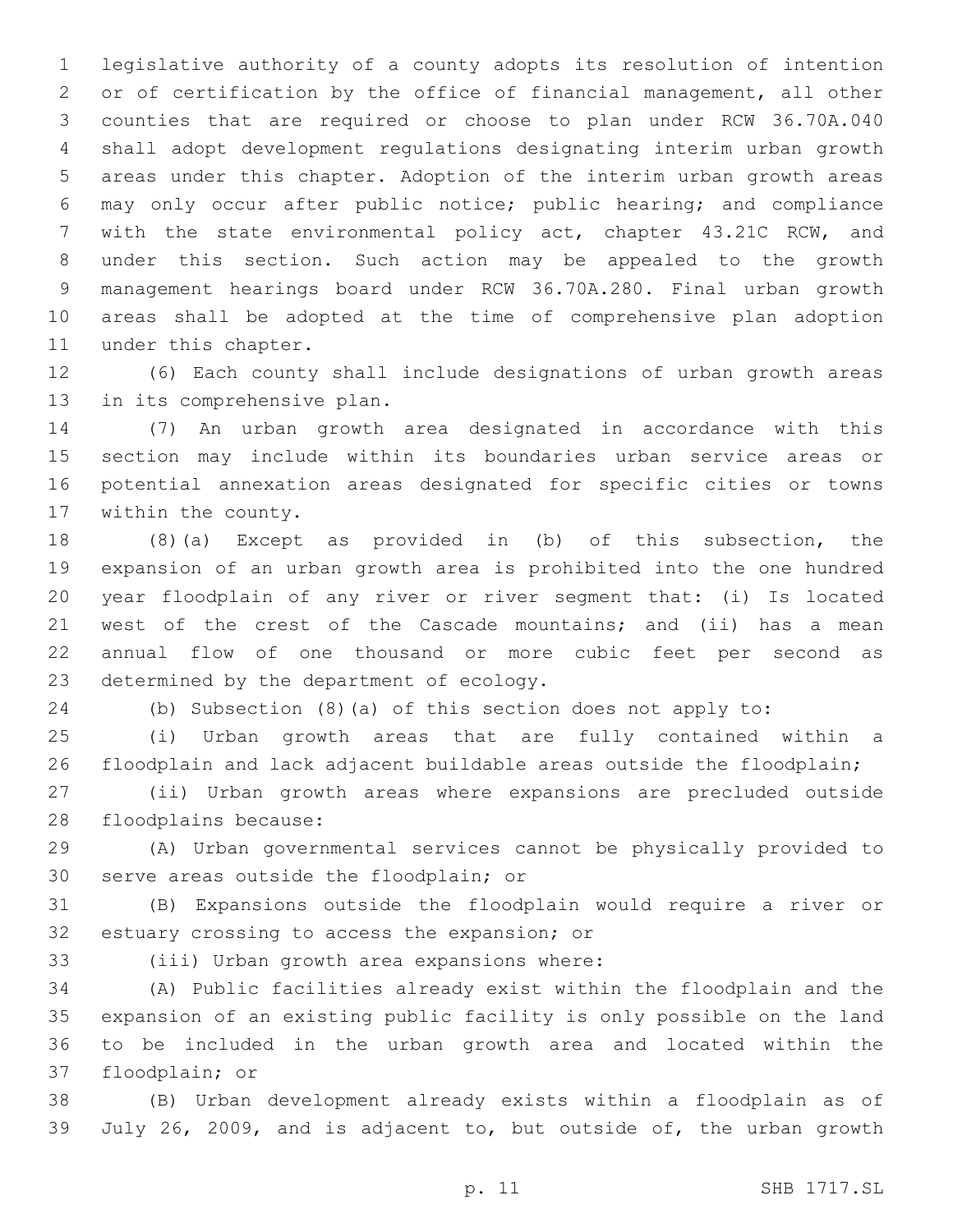area, and the expansion of the urban growth area is necessary to include such urban development within the urban growth area; or

 (C) The land is owned by a jurisdiction planning under this chapter or the rights to the development of the land have been permanently extinguished, and the following criteria are met:

 (I) The permissible use of the land is limited to one of the following: Outdoor recreation; environmentally beneficial projects, including but not limited to habitat enhancement or environmental restoration; stormwater facilities; flood control facilities; or 10 underground conveyances; and

 (II) The development and use of such facilities or projects will not decrease flood storage, increase stormwater runoff, discharge pollutants to fresh or salt waters during normal operations or floods, or increase hazards to people and property.

 (c) For the purposes of this subsection (8), "one hundred year floodplain" means the same as "special flood hazard area" as set forth in WAC 173-158-040 as it exists on July 26, 2009.

 (9) If a county, city, or utility has adopted a capital facility plan or utilities element to provide sewer service within the urban growth areas during the twenty-year planning period, nothing in this chapter obligates counties, cities, or utilities to install sanitary sewer systems to properties within urban growth areas designated under subsection (2) of this section by the end of the twenty-year 24 planning period when those properties:

 (a)(i) Have existing, functioning, nonpolluting on-site sewage 26 systems;

 (ii) Have a periodic inspection program by a public agency to verify the on-site sewage systems function properly and do not 29 pollute surface or groundwater; and

30 (iii) Have no redevelopment capacity; or

 (b) Do not require sewer service because development densities are limited due to wetlands, flood plains, fish and wildlife 33 habitats, or geological hazards.

 **Sec. 5.** RCW 36.70A.190 and 1991 sp.s. c 32 s 3 are each amended 35 to read as follows:

 (1) The department shall establish a program of technical and financial assistance and incentives to counties and cities to encourage and facilitate the adoption and implementation of comprehensive plans and development regulations throughout the state.

p. 12 SHB 1717.SL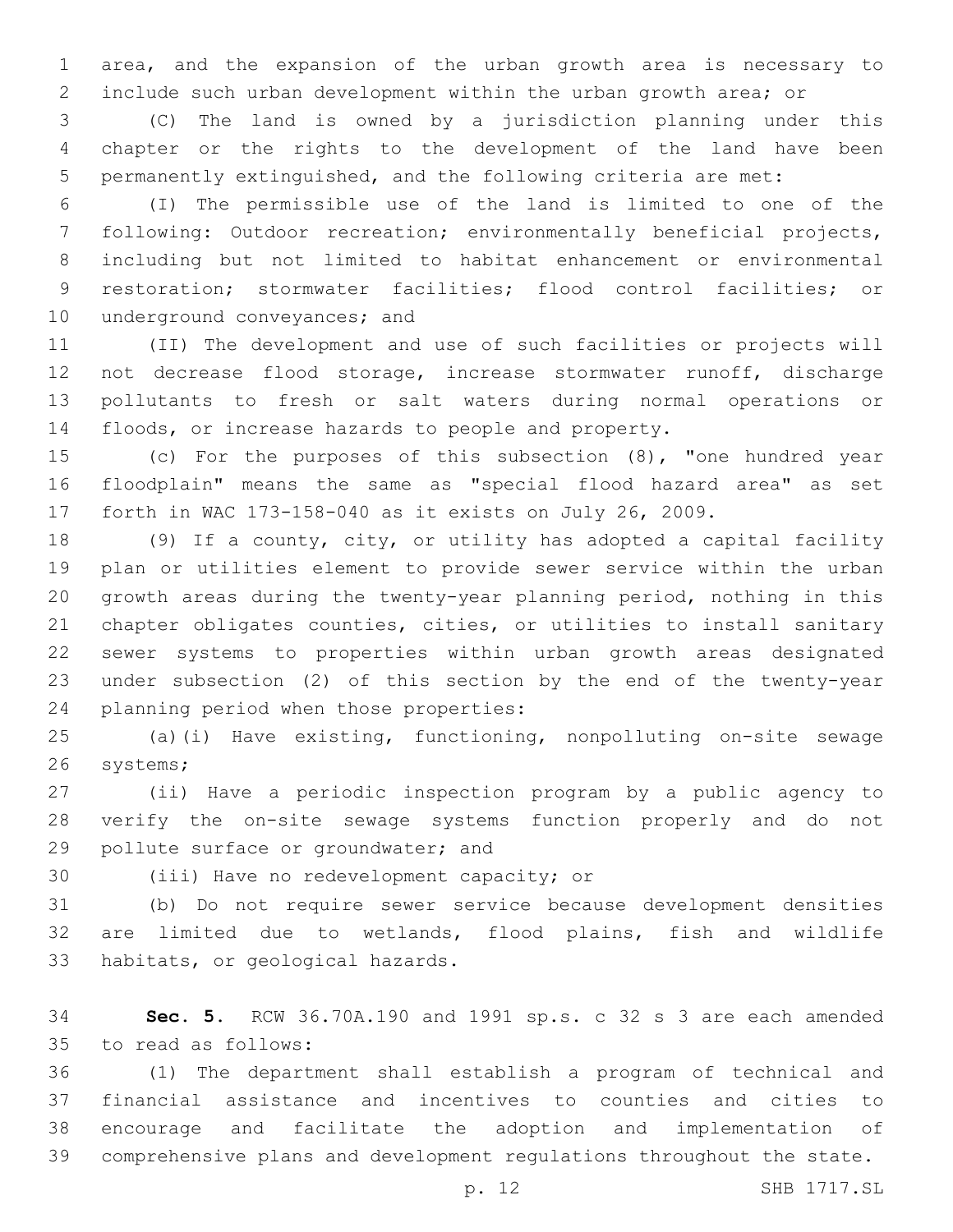(2) The department shall develop a priority list and establish funding levels for planning and technical assistance grants both for counties and cities that plan under RCW 36.70A.040. Priority for assistance shall be based on a county's or city's population growth rates, commercial and industrial development rates, the existence and quality of a comprehensive plan and development regulations, and 7 other relevant factors.

 (3) The department shall develop and administer a grant program to provide direct financial assistance to counties and cities for the preparation of comprehensive plans under this chapter. The department may establish provisions for county and city matching funds to conduct activities under this subsection. Grants may be expended for any purpose directly related to the preparation of a county or city comprehensive plan as the county or city and the department may agree, including, without limitation, the conducting of surveys, inventories and other data gathering and management activities, the retention of planning consultants, contracts with regional councils 18 for planning and related services, and other related purposes.

 (4) The department shall establish a program of technical 20 assistance:

 (a) Utilizing department staff, the staff of other state agencies, and the technical resources of counties and cities to help in the development of comprehensive plans required under this chapter. The technical assistance may include, but not be limited to, model land use ordinances, regional education and training programs, and information for local and regional inventories; and

 (b) Adopting by rule procedural criteria to assist counties and cities in adopting comprehensive plans and development regulations that meet the goals and requirements of this chapter. These criteria shall reflect regional and local variations and the diversity that exists among different counties and cities that plan under this 32 chapter.

 (5) The department shall provide mediation services to resolve disputes between counties and cities regarding, among other things, coordination of regional issues and designation of urban growth 36 areas.

 (6) The department shall provide services to facilitate the timely resolution of disputes between a federally recognized Indian tribe and a city or county.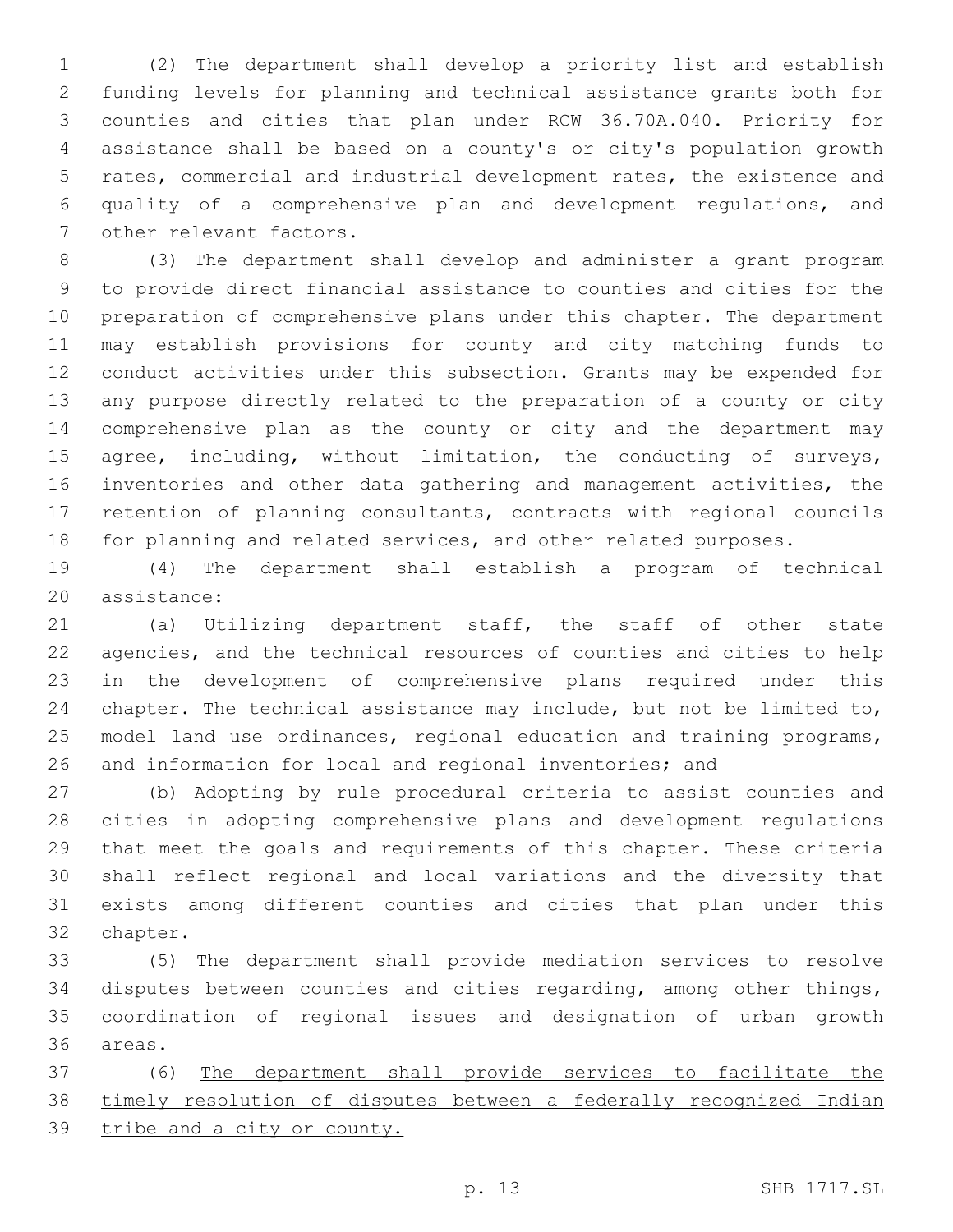(a) A federally recognized Indian tribe may request the department to provide facilitation services to resolve issues of concern with a proposed comprehensive plan and its development 4 regulations, or any amendment to the comprehensive plan and its development regulations.

 (b) Upon receipt of a request from a tribe, the department shall notify the city or county of the request and offer to assist in providing facilitation services to encourage resolution before adoption of the proposed comprehensive plan. Upon receipt of the 10 notice from the department, the city or county must delay any final action to adopt any comprehensive plan or any amendment or its development regulations for at least 60 days. The tribe and the city 13 or county may jointly agree to extend this period by notifying the department. A county or city must not be penalized for noncompliance 15 under this chapter due to any delays associated with this process.

16 (c) Upon receipt of a request, the department shall provide 17 comments to the county or city including a summary and supporting 18 materials regarding the tribe's concerns. The county or city may 19 either agree to amend the comprehensive plan as requested consistent 20 with the comments from the department, or enter into a facilitated 21 process with the tribe, which must be arranged by the department 22 using a suitable expert to be paid by the department. This 23 facilitated process may also extend the 60-day delay of adoption, 24 upon agreement of the tribe and the city or county.

25 (d) At the end of the 60-day period, unless by agreement there is 26 an extension of the 60-day period, the city or county may proceed 27 with adoption of the proposed comprehensive plan and development 28 regulations. The facilitator shall write a report of findings 29 describing the basis for agreements or disagreements that occurred 30 during the process that are allowed to be disclosed by the parties 31 and the resulting agreed upon elements of the plan to be amended.

32 (7) The department shall provide planning grants to enhance 33 citizen participation under RCW 36.70A.140.

34 **Sec. 6.** RCW 36.70A.210 and 2009 c 121 s 2 are each amended to read as follows:35

 (1) The legislature recognizes that counties are regional governments within their boundaries, and cities are primary providers of urban governmental services within urban growth areas. For the purposes of this section, a "countywide planning policy" is a written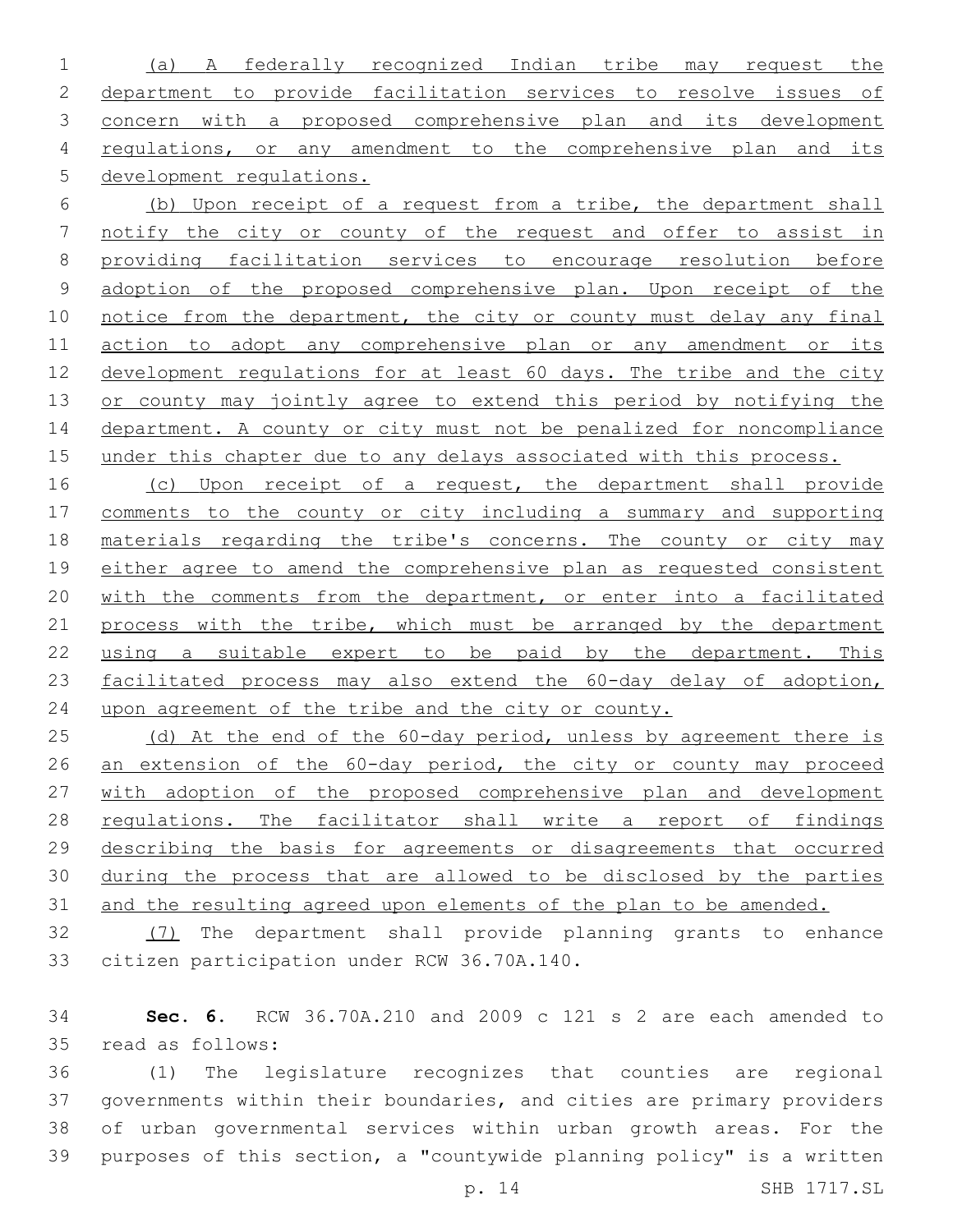policy statement or statements used solely for establishing a countywide framework from which county and city comprehensive plans are developed and adopted pursuant to this chapter. This framework shall ensure that city and county comprehensive plans are consistent as required in RCW 36.70A.100. Nothing in this section shall be 6 construed to alter the land-use powers of cities.

 (2) The legislative authority of a county that plans under RCW 36.70A.040 shall adopt a countywide planning policy in cooperation with the cities located in whole or in part within the county as follows:10

 (a) No later than sixty calendar days from July 16, 1991, the legislative authority of each county that as of June 1, 1991, was required or chose to plan under RCW 36.70A.040 shall convene a meeting with representatives of each city located within the county for the purpose of establishing a collaborative process that will provide a framework for the adoption of a countywide planning policy. In other counties that are required or choose to plan under RCW 36.70A.040, this meeting shall be convened no later than sixty days after the date the county adopts its resolution of intention or was 20 certified by the office of financial management.

 (b) The process and framework for adoption of a countywide planning policy specified in (a) of this subsection shall determine the manner in which the county and the cities agree to all procedures and provisions including but not limited to desired planning policies, deadlines, ratification of final agreements and demonstration thereof, and financing, if any, of all activities 27 associated therewith.

 (c) If a county fails for any reason to convene a meeting with representatives of cities as required in (a) of this subsection, the governor may immediately impose any appropriate sanction or sanctions on the county from those specified under RCW 36.70A.340.

 (d) If there is no agreement by October 1, 1991, in a county that was required or chose to plan under RCW 36.70A.040 as of June 1, 1991, or if there is no agreement within one hundred twenty days of the date the county adopted its resolution of intention or was certified by the office of financial management in any other county that is required or chooses to plan under RCW 36.70A.040, the governor shall first inquire of the jurisdictions as to the reason or reasons for failure to reach an agreement. If the governor deems it appropriate, the governor may immediately request the assistance of

p. 15 SHB 1717.SL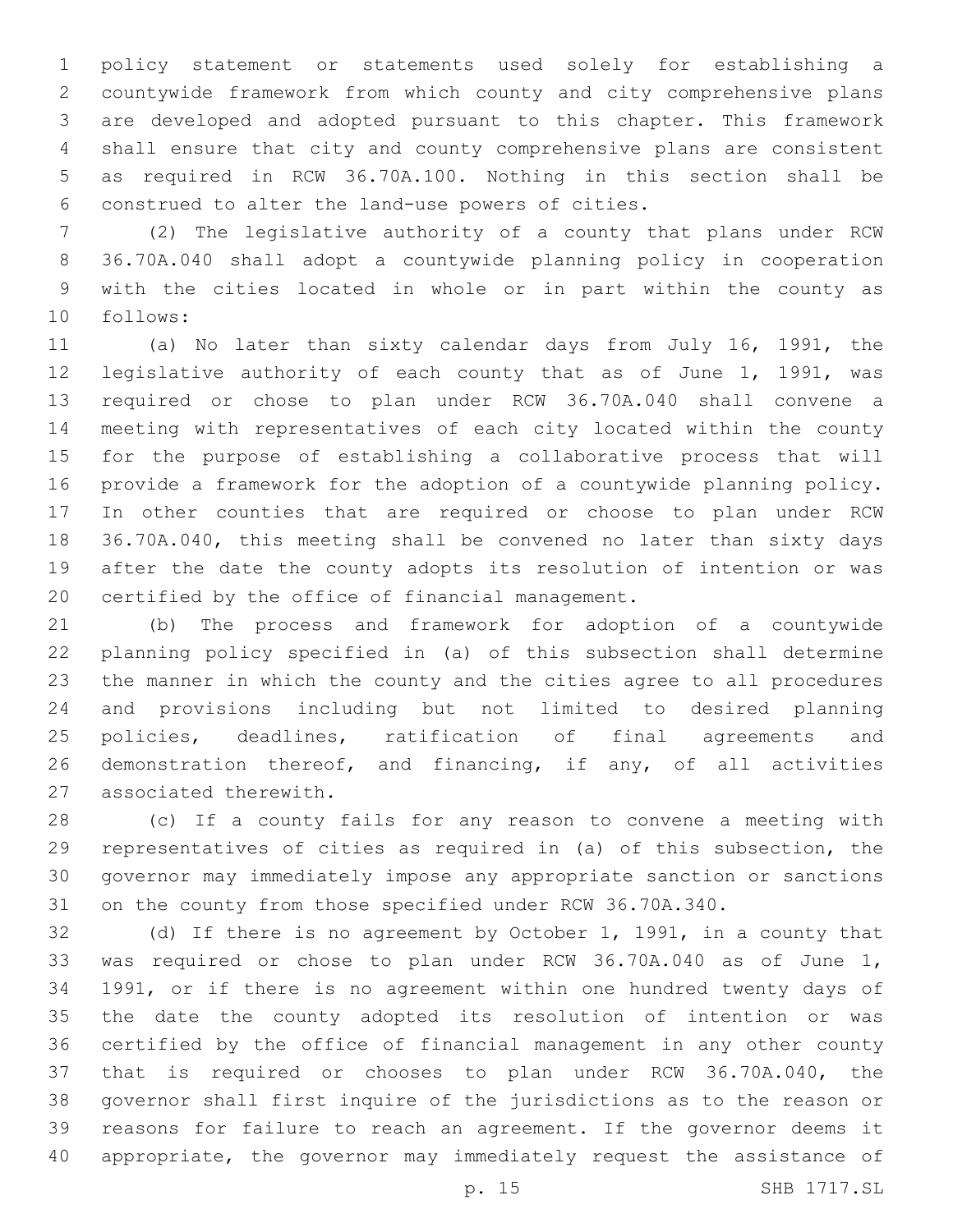1 the department of ((community, trade, and economic development)) 2 commerce to mediate any disputes that preclude agreement. If mediation is unsuccessful in resolving all disputes that will lead to agreement, the governor may impose appropriate sanctions from those specified under RCW 36.70A.340 on the county, city, or cities for failure to reach an agreement as provided in this section. The governor shall specify the reason or reasons for the imposition of 8 any sanction.

 (e) No later than July 1, 1992, the legislative authority of each county that was required or chose to plan under RCW 36.70A.040 as of June 1, 1991, or no later than fourteen months after the date the county adopted its resolution of intention or was certified by the office of financial management the county legislative authority of any other county that is required or chooses to plan under RCW 36.70A.040, shall adopt a countywide planning policy according to the process provided under this section and that is consistent with the agreement pursuant to (b) of this subsection, and after holding a public hearing or hearings on the proposed countywide planning 19 policy.

 (3) A countywide planning policy shall at a minimum, address the 21 following:

22 (a) Policies to implement RCW 36.70A.110;

 (b) Policies for promotion of contiguous and orderly development 24 and provision of urban services to such development;

 (c) Policies for siting public capital facilities of a countywide or statewide nature, including transportation facilities of statewide 27 significance as defined in RCW 47.06.140;

 (d) Policies for countywide transportation facilities and 29 strategies;

 (e) Policies that consider the need for affordable housing, such as housing for all economic segments of the population and parameters 32 for its distribution;

 (f) Policies for joint county and city planning within urban 34 growth areas;

 (g) Policies for countywide economic development and employment, which must include consideration of the future development of 37 commercial and industrial facilities; ((and))

38 (h) An analysis of the fiscal impact; and

 (i) Policies that address the protection of tribal cultural resources in collaboration with federally recognized Indian tribes

p. 16 SHB 1717.SL